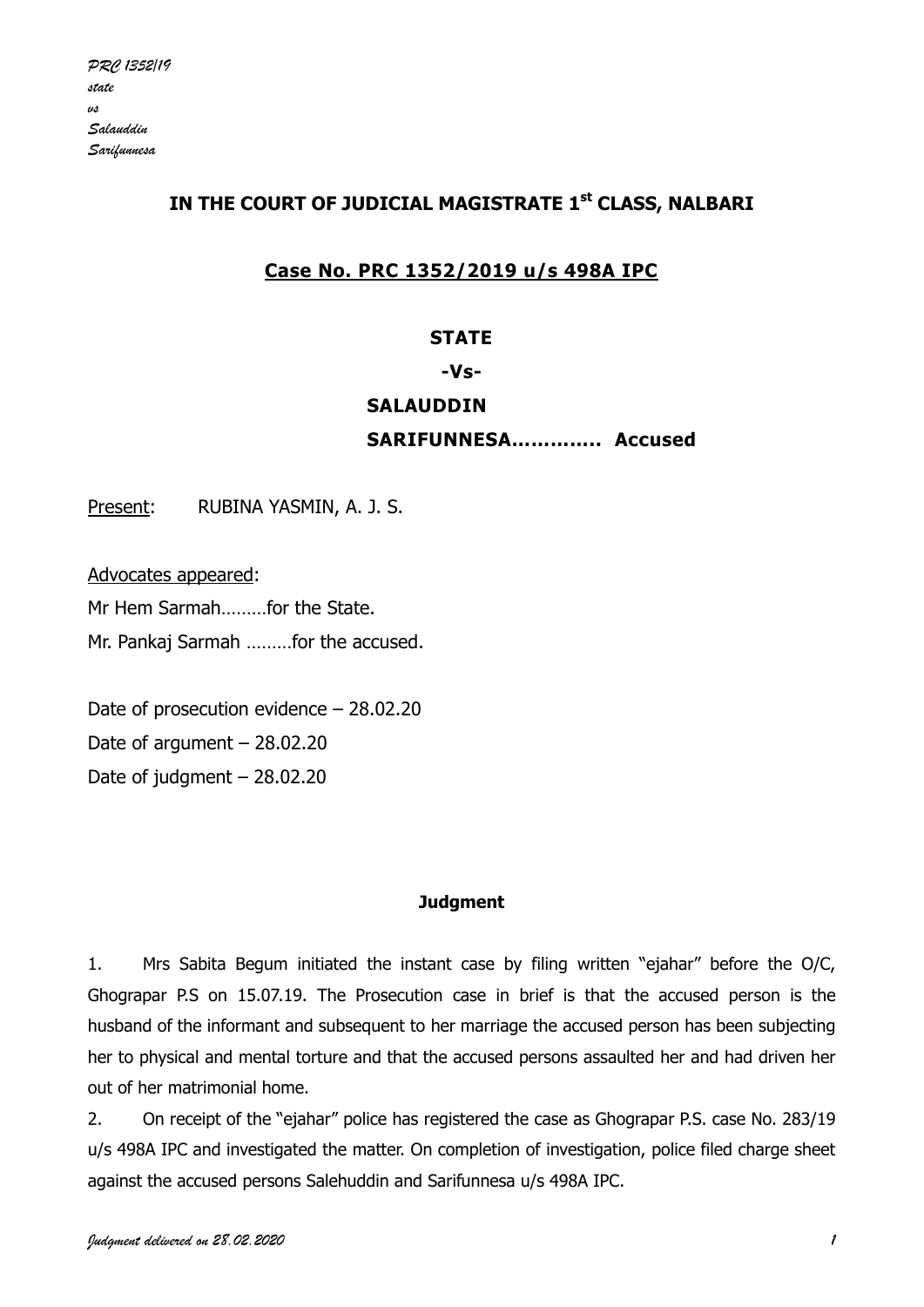3. During trial, the accused persons were allowed to go on bail. Relevant copies of the documents were furnished to the accused person u/s 207 CrPC. Upon perusal of materials on record and after hearing both sides, finding sufficient materials against the accused person u/s 498A IPC my learned predecessor accordingly framed charges. The contents of the charges were read over and explained to the accused person to which they pleaded not guilty and claimed to be tried.

4. Prosecution in support of the case examined 3 witnesses and declined to adduce further evidence. As the informant who is the victim herself has stated no incriminating materials against the accused person hence calling the other witnesses would not raise the merits of the case and hence the prayer for dispensing with the evidence of other witnesses was allowed. Defence side did not examine any witness in support of their defence. The examination of the accused person u/s 313 of CrPC was dispensed with as no incriminating materials were found against him. Defence declined to adduce evidence on his behalf.

5. I have heard argument of both sides.

#### **Points For Determination**

6. Upon hearing and perusal of the record, I have framed the following points for determination:

I. Whether the accused persons being the husband in the period following the marriage of the informant with the accused husband subjected her to physical and mental torture in connection with their unlawful demand for money and thereby committed an offence punishable under section 498 A IPC?

#### **Discussions, Decisions and Reasons Thereof**

1. I have carefully gone through the entire evidence on record and materials placed before me. 2. Pw 1 Asraf Ali deposed in his evidence that informant and accused person stayed for 5-6 months after marriage and then she went to her parent's hosue and did not come back. He do not know if anything happened between them. Pw 2 Bubul Ali also deposed to the tune of PW 1.

3. Pw 3 Sabita Begum who is the informant has deposed in her evidence that due to some domestic issues an altercation took place between her and her husband and she filed the ejahar out of anger. Now she is not willing to proceed with the case as she has amicably settled the matter with him.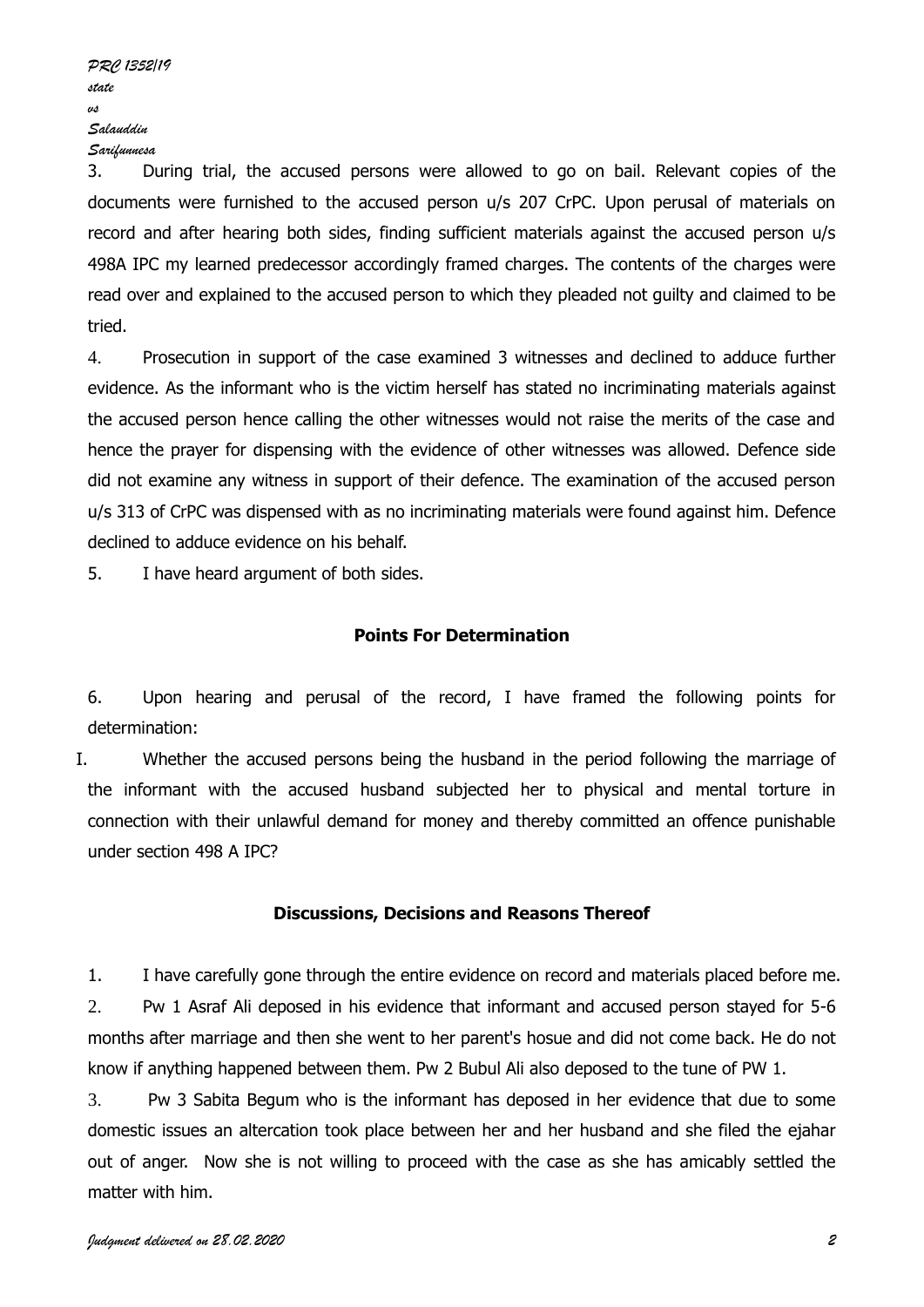4. Now on going through the evidence it transpires that the informant/victim has not stated anything incriminating against the accused. In absence of any such circumstances where the Prosecution could prove that the accused persons have tortured the victim to such an extent that she tried to commit suicide, sec 498A does not attract to. In result, there is no incriminating materials found against the accused person.

5. Therefore, the vital witnesses examined by prosecution side, have not supported the prosecution case. I, therefore, find that the prosecution has failed to establish the guilt of the accused persons beyond reasonable doubt. Accordingly, accused persons Salehuddin and Sarifunnesa are held not guilty of the offence punishable u/s 498A IPC and accordingly, they are acquitted and set at liberty forthwith.

6. The bail bond furnished on behalf of the accused person shall remain in force for a further period of six months.

Given under my hand and seal of this court on this  $28<sup>th</sup>$  day of January, 2020.

Rubina Yasmin J.M.F.C. Nalbari

#### **APPENDIX**

#### **Prosecution witness:**

PW 1 – Asraf Ali PW 2 – Bubul Ali PW 3 – Sabita Begum **Exhibits:** Ex 1 – ejahar

#### **Defence witness & Exhibits:**

Nil